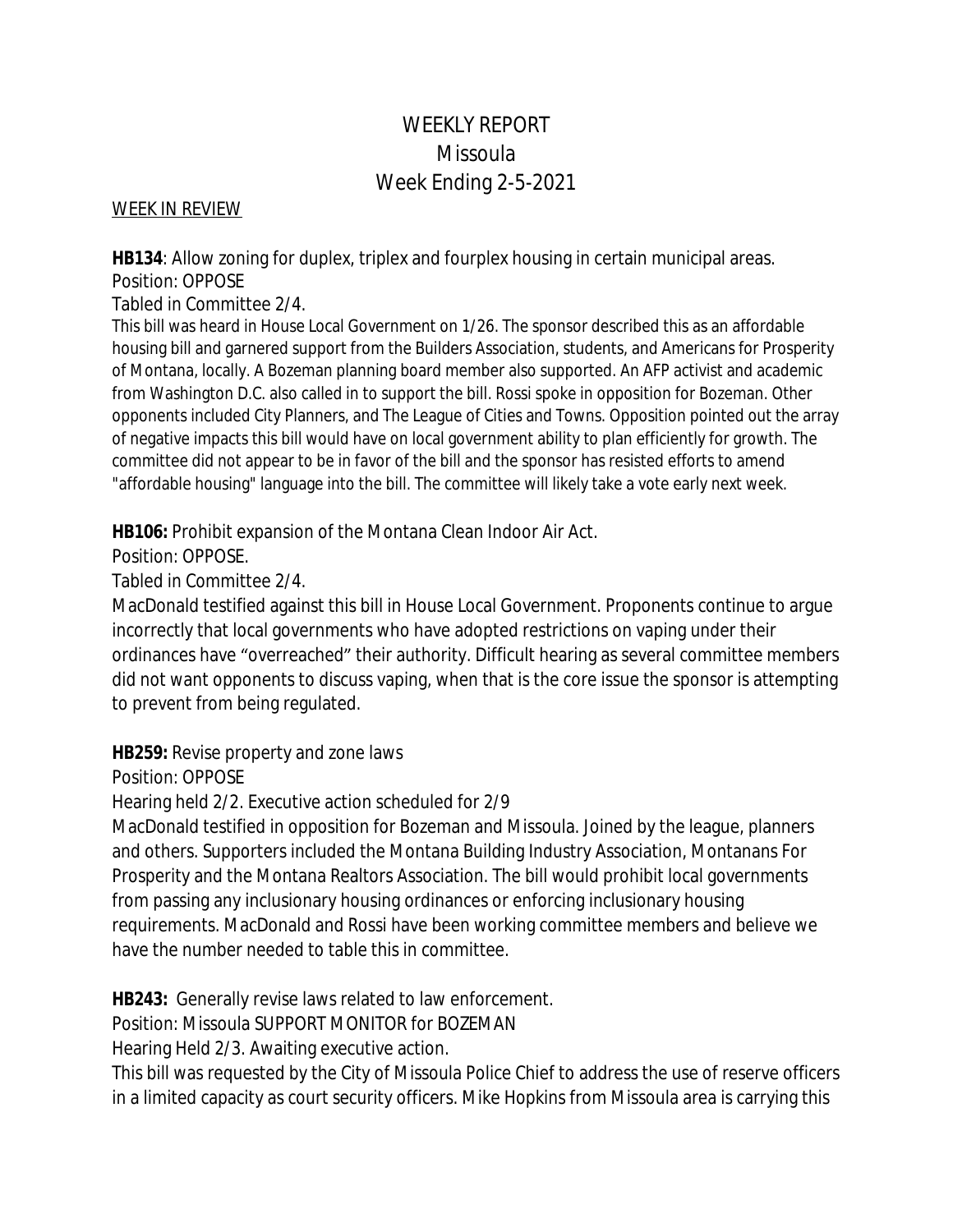for us. Chief White will appear on the bill along with MacDonald. No opposition seen at this point. Of some interest to Bozeman, but at this point we'll be speaking in favor of it only for Bozeman.

**HB21**: Authorize funding for the multifamily coal trust home loan program.

Position: SUPPORT.

Passed Third Reading 57-42. Hearing in Senate Finance and Claims held 2/2. Awaiting Executive action.

Need to continue to monitor and help out as needed if there are any signs of weakening support.

**HB121:** Require elected official approval of local health board and officer actions. Position: OPPOSE unless AMENDED

Passed House Local with amendments and now REFERRED to House Business and Labor One of the measures intended to put controls on the abilities of local health boards. Considered the least "offensive" of a series of these bills, local government interest worked to get this one amended to a place where it could be the one we could live it.

## NEW BILLS OF CONCERN OR INTEREST:

**HB269**: Require elected official approval of sanitation related local health board rules. Position: NEEDS REVIEW Hearing scheduled 2/9 Pointed out by Kelly Lynch as a bill of concern.

**LC2515:** Revise net metering laws. Position: NEEDS REVIEW. Not listed as a priority by either city, but Missoula "notes" recommends support.

**HB240:** Revise state income tax deductions for certain dependents. Position: NEEDS REVIEW

**HB303** Revise business equipment tax laws: Business Investment Grows (BIG) Jobs Act. Position: NEEDS Review.

Hearing Scheduled for 2/9. House Tax.

The bill would reduce business equipment taxes, but says in the title that provides for a reimbursement to local governments and TIF 7 financing districts under the entitlement share program. Reviewing with League.